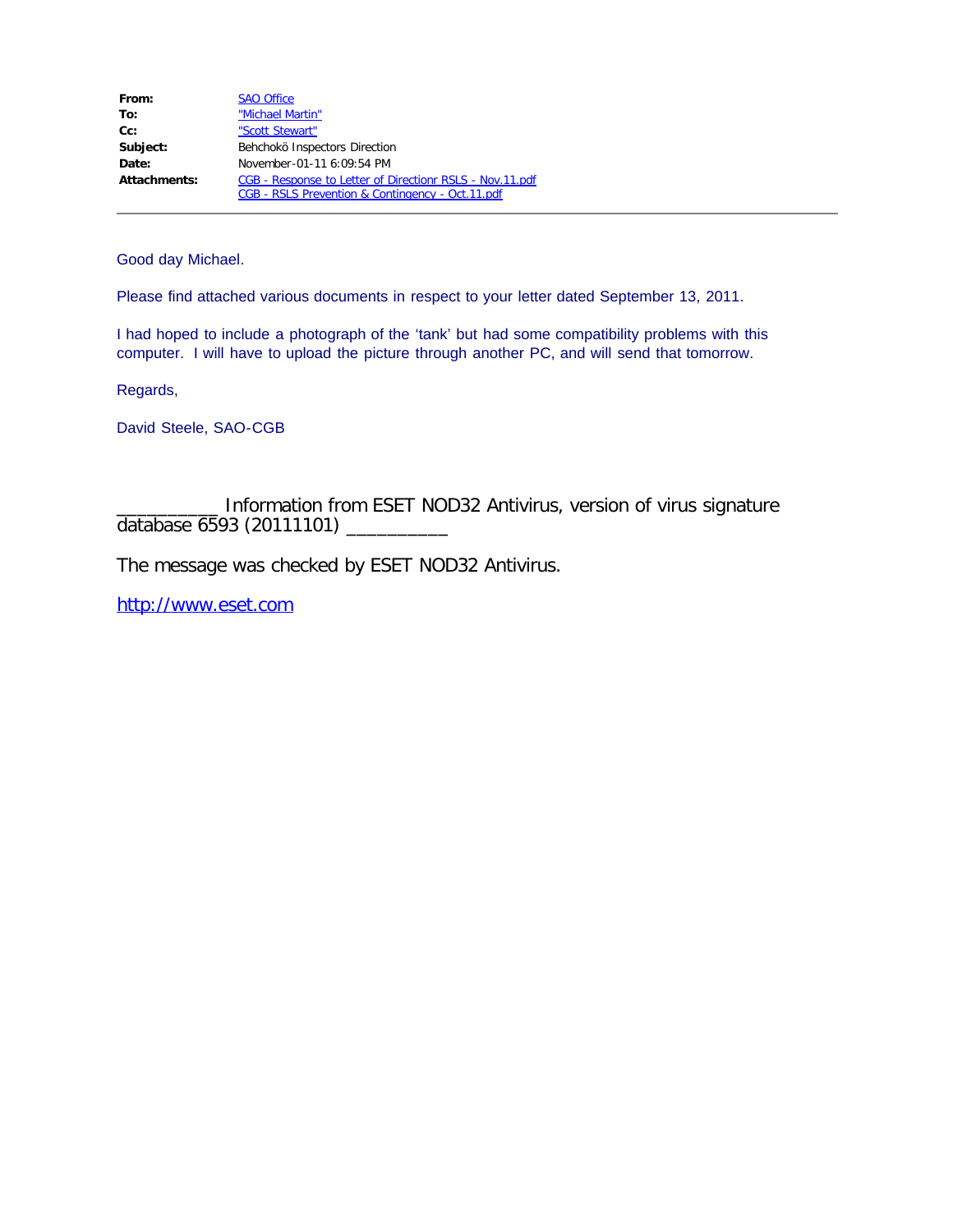

# COMMUNITY GOVERNMENT OF BEHCHOKO

P.O. Box 68, Behchokò, Northwest Territories X0E 0Y0 Phone: (867) 392-6500 · Fax: (867) 392-6139

November 1, 2011

Michael Martin Water Resource Officer Aboriginal Affairs & Northern Development Canada South Mackenzie District

## RE: Inspector Direction for NT Spill 11-011 and Rae Sewage Lagoon Capacity

Find attached a report entitled "Rae Sewage Lift Station - Prevention & Overflow Contingency Plan". This report identifies a number of issues and problems that have been noted or experienced in respect to various associated aspects of the lift station, and provides insight into preventative steps taken to avoid sewage overflow and contingency plans should an overflow incident occur.

#### **Lift Station:**

The information within that report complements the requirements noted under item 1) of Lift Station within your 'direction'. A temporary secondary containment for the overflow discharge pipe has now been installed, and will be monitored on a daily basis from here on. This secondary containment 'tank' is fibreglass, holds up to 4,000 litres, and is situated just below the level of the overflow discharge pipe. Should a sewage overflow exceed that capacity then the excess will be captured within the recently upgraded catch basin described within the attached report. The preferred approach for mitigation on a more permanent basis will be submitted to the Board as required. Please note that this "temporary secondary containment" component approach has not been referenced within the complementary report, but will be a consideration once more information on sewage flow volumes have been ascertained.

A photograph will be sent separately that shows the configuration and location of the "temporary secondary containment" tank. That tank is fed by the overflow discharge pipe which in turn has an overflow pipe that returns to the catch basin. The tank also has a truck pump out connection. The tank will be covered with peat moss in the near future, for both protection and insulation.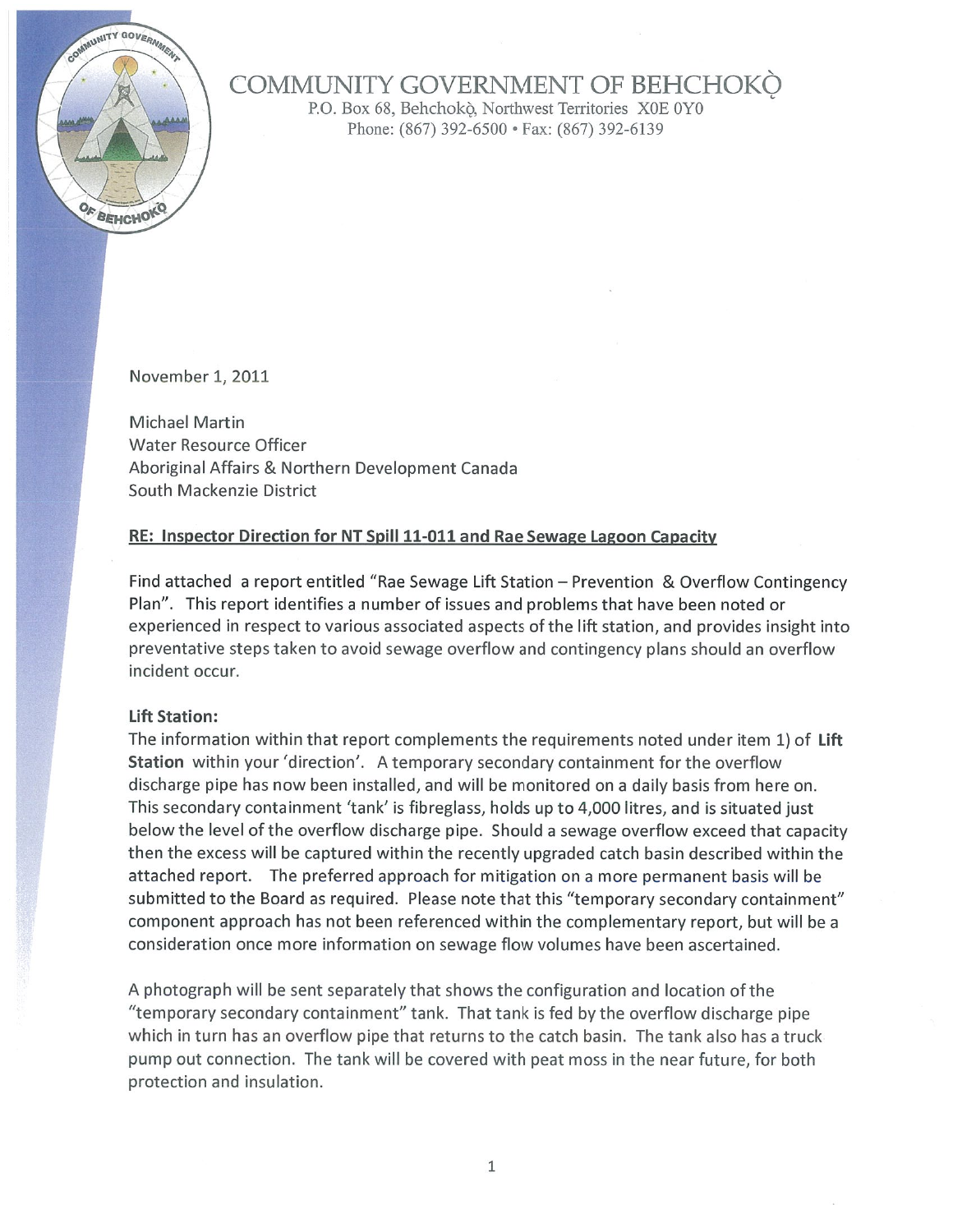#### Rae Sewage Lagoon:

Without precluding the outcome of further review and analysis, the preferred solution for the Rae sewage lagoon capacity issue may be the expansion of the lagoon. Efforts to increase treatment through means such as aeration have not proven to be effective in the past.

Respectfully submitted,

Denena

David Steele Senior Administrative Officer

cc: Scott Stewart Water Resources Officer **AAANDC** South MacKenzie District

**Chief Clifford Danilels**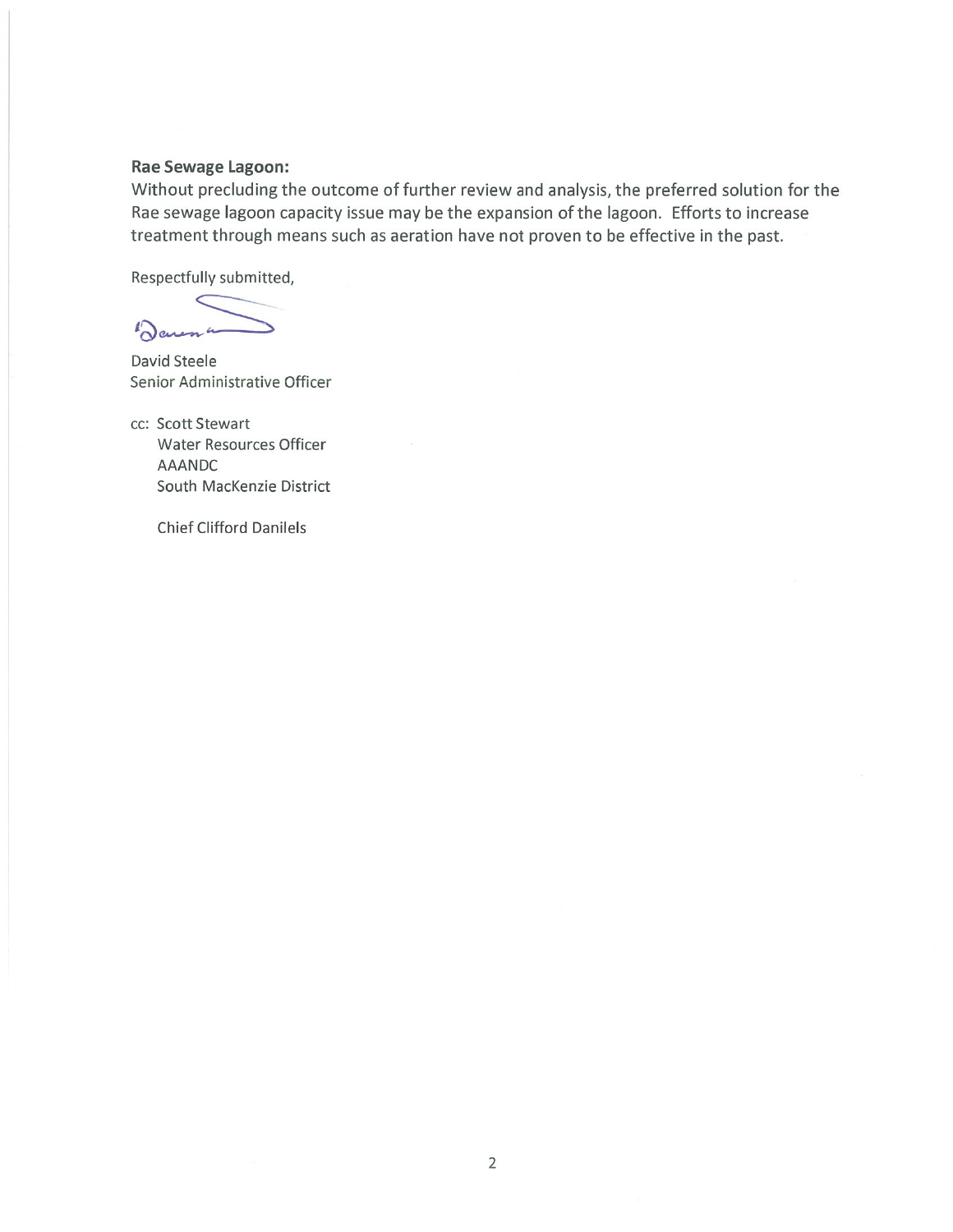# **Rae Sewage Lift Station** --Prevention & Overflow Contingency Plan--



Prepared by: **Community Government of Behchoko** October, 2011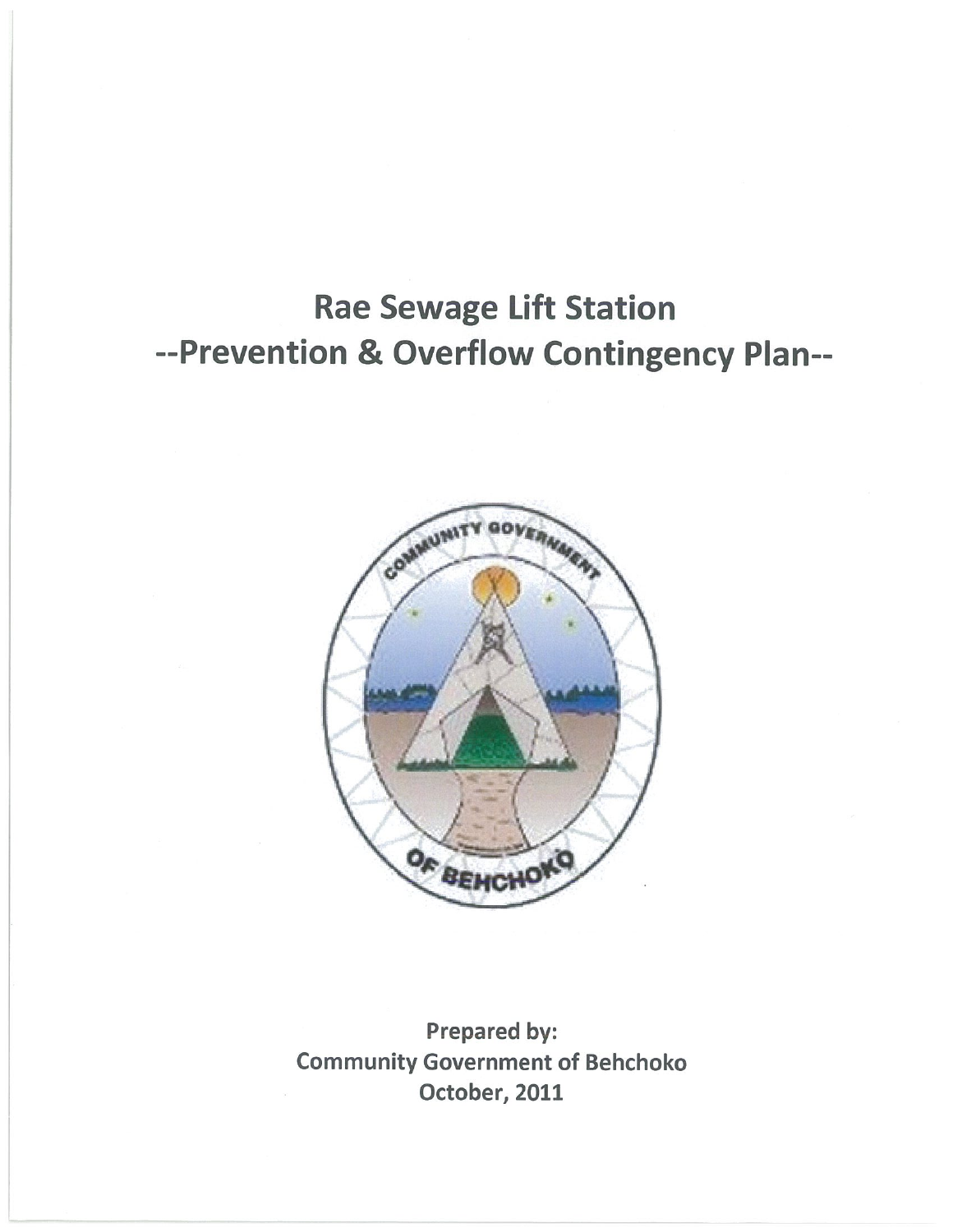# **Rae Sewage Lift Station** --Prevention & Overflow Contingency Plan--

# **Table of Contents**

| <b>Topic</b>                                | Page           |  |  |
|---------------------------------------------|----------------|--|--|
|                                             | 1              |  |  |
|                                             |                |  |  |
|                                             |                |  |  |
|                                             | $\overline{2}$ |  |  |
|                                             | $\overline{2}$ |  |  |
|                                             | 3              |  |  |
|                                             | 3              |  |  |
|                                             | 3              |  |  |
|                                             | 3              |  |  |
|                                             | 4              |  |  |
|                                             | 4              |  |  |
|                                             | 4              |  |  |
|                                             | 4              |  |  |
| Sewage overflow catch basin(s) and drainage | 5              |  |  |
|                                             | 6              |  |  |
|                                             | 6              |  |  |
|                                             | 6              |  |  |
|                                             | 6              |  |  |
|                                             | 6              |  |  |
|                                             | 7              |  |  |
|                                             | $\overline{7}$ |  |  |
|                                             | 7              |  |  |
|                                             | 7              |  |  |
|                                             | 7              |  |  |
|                                             |                |  |  |
|                                             |                |  |  |
|                                             |                |  |  |
|                                             | 9              |  |  |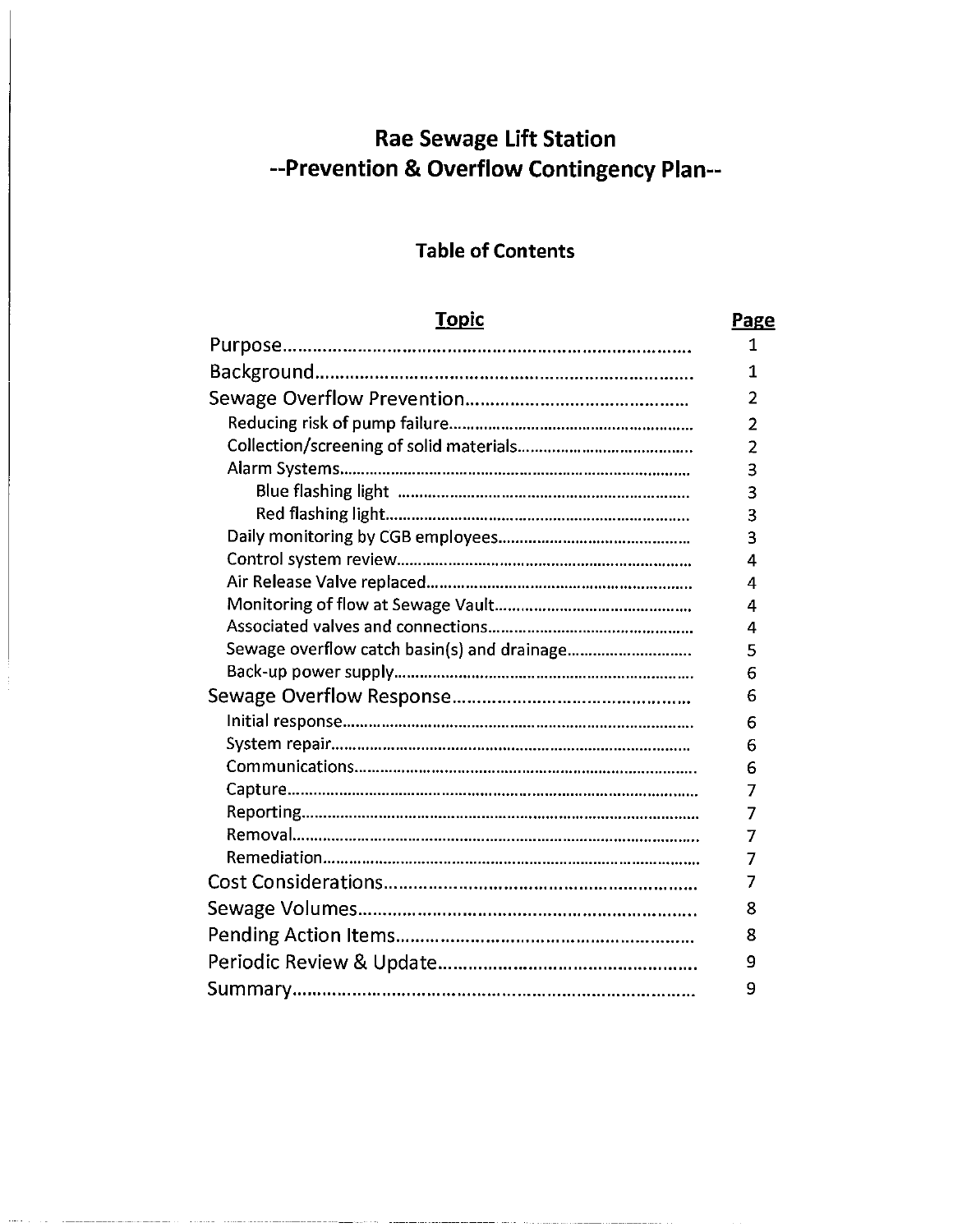# **Rae Sewage Lift Station** --Prevention & Overflow Contingency Plan--

#### **Purpose**

Although with a view towards prevention rather than response, the purpose of this report is to outline the components and steps that collectively minimize both the opportunity for, and any adverse effects on the environment should there be an 'overflow' sewage spill at the Rae Sewage Lift Station (RSLS) within the Community Government of Behchoko (CGB). This report not only reflects the current state of affairs, but includes actions taken since December 2010, and pending action items at this date.

# **Background**

The community of Rae's (as one of the communities with the corporate boundaries of the Community Government of Behchoko) water delivery and sewage services are provided by both trucked and underground systems. The trucked services are provided under contract while only a portion of the underground sewage services is under contract for that segment that requires that the sewage collected from underground system to be transferred by truck from an interim storage vault to the community's sewage lagoon. Within the underground sewage system there is a lift station that acts as an initial collection point, and then pumps the sewage from there to a larger vault where the transfer to truck takes place.

To clarify the flow of sewage in respect to that portion of the system that incorporates the RSLS is as follows:

- Gravity flow sewage lines flow from various public, private, and residential facilities to the RSLS located on Edzia Tili;
- From the single holding tank at the RSLS the sewage is pumped through a single line that runs parallel to the Rae access road, into a larger sewage vault approximately 1000 metres to the east of the RSLS;
- From the sewage vault the sewage is then removed by truck and transported to the Rae sewage lagoon for treatment.
- Following a two cell sewage lagoon process, the processed sewage is decanted into the neighbouring wet lands, no less than 10 months later.

In the isolated instance of there being a sewage overflow at the RSLS, the excess flows into a catch basin close to the Rae Access road. At that point the bulk of the overflow is captured and removed by truck to the Rae sewage lagoon, with any residual being treated through the neighbouring wetlands on the other side of the Rae access road. To prevent further overflow until its cause is corrected, sewage is transported to the sewage lagoon by truck directly from the holding tank at the RSLS.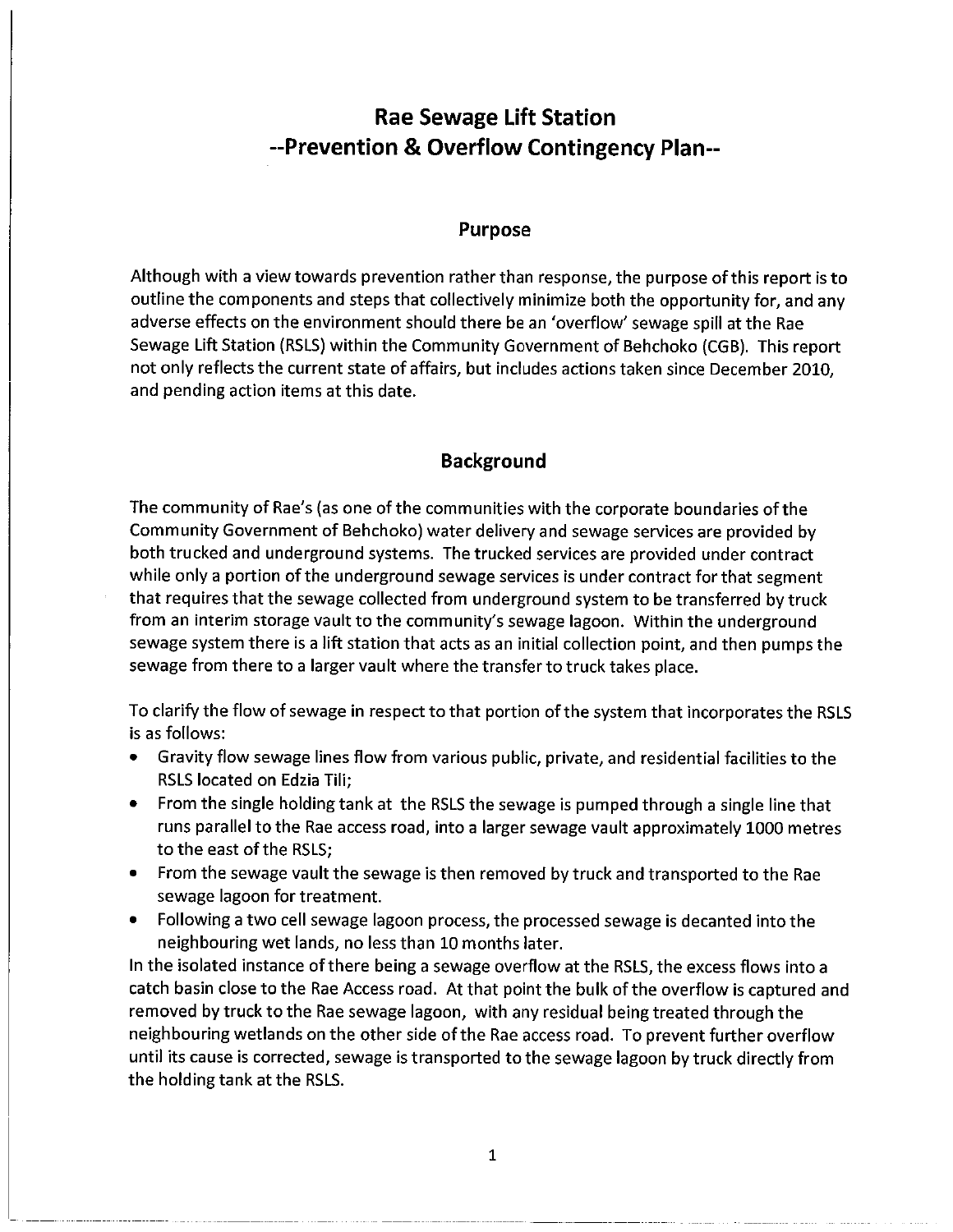Starting in December 2010 there have been a number of failures within the underground system that have led to the spill of raw sewage through a sewage overflow outlet at the RSLS, originally designed for such a purpose. The cause of each spill since January 2011 was immediately responded to by the CGB and their contractor, and damage to the environment mitigated through removal of the spilled sewage and treatment of the affected area. Previously the instance of sewage overflow on an annual basis at RSLS had been minimal, with incidents attributable to pump failure.

With the need for various regulatory authorities to respond to each incidence, and through their responsibility for environment oversight, a formal operational contingency plan to prevent and respond to the risk and occurrence of future incidents has been requested and prepared by the CGB.

#### **Sewage Overflow Prevention**

There are a number of key steps and components which collectively contribute to significantly reducing the risk of occurrence, and subsequent containment of a sewage overflow spill at the RSLS. Those include:

#### Reducing risk of pump failure

A key contributor to the recent incidence of sewage overflow was pump failure. The system is comprised of two pumps, one primary and one back-up. Both the earlier pumps have been replaced with new units, and a third [also new] compatible pump is on hand for emergency replacement. It took several months to obtain the required replacement pumps and to have them installed.

Previously the primary pump was 5 HP, and the secondary one 3.5 HP, where the smaller pump strained to keep up with the volume during peak periods. The three new pumps are all 5 HP. This compatibility provides excellent ease of replacement and allows the primary and secondary pumps to alternate on a monthly basis which helps to both monitor pump performance and average the wear and tear between the two. This alternating routine will be established during November, 2011.

#### Collection/screening of solid materials

It is believed that the prime contributor to pump failure was fabric getting into the pump(s) and causing burn out. During the initial pump replacement process, subsequent pumps also failed in due course, again due to fabric. Eventually the holding tank at RSLS was fully emptied, and all solid waste items including fabric remnants were removed. In order to prevent any future fabrics from damaging the pumps, a screen/basket was designed and installed at the RSLS sewage intake to capture such materials. Routine inspection and emptying of the screen/basket will ensure that fabric and or other substances do not hamper efficient and effective pump operation. There are only three or four sites where substantial solids such as

 $\overline{2}$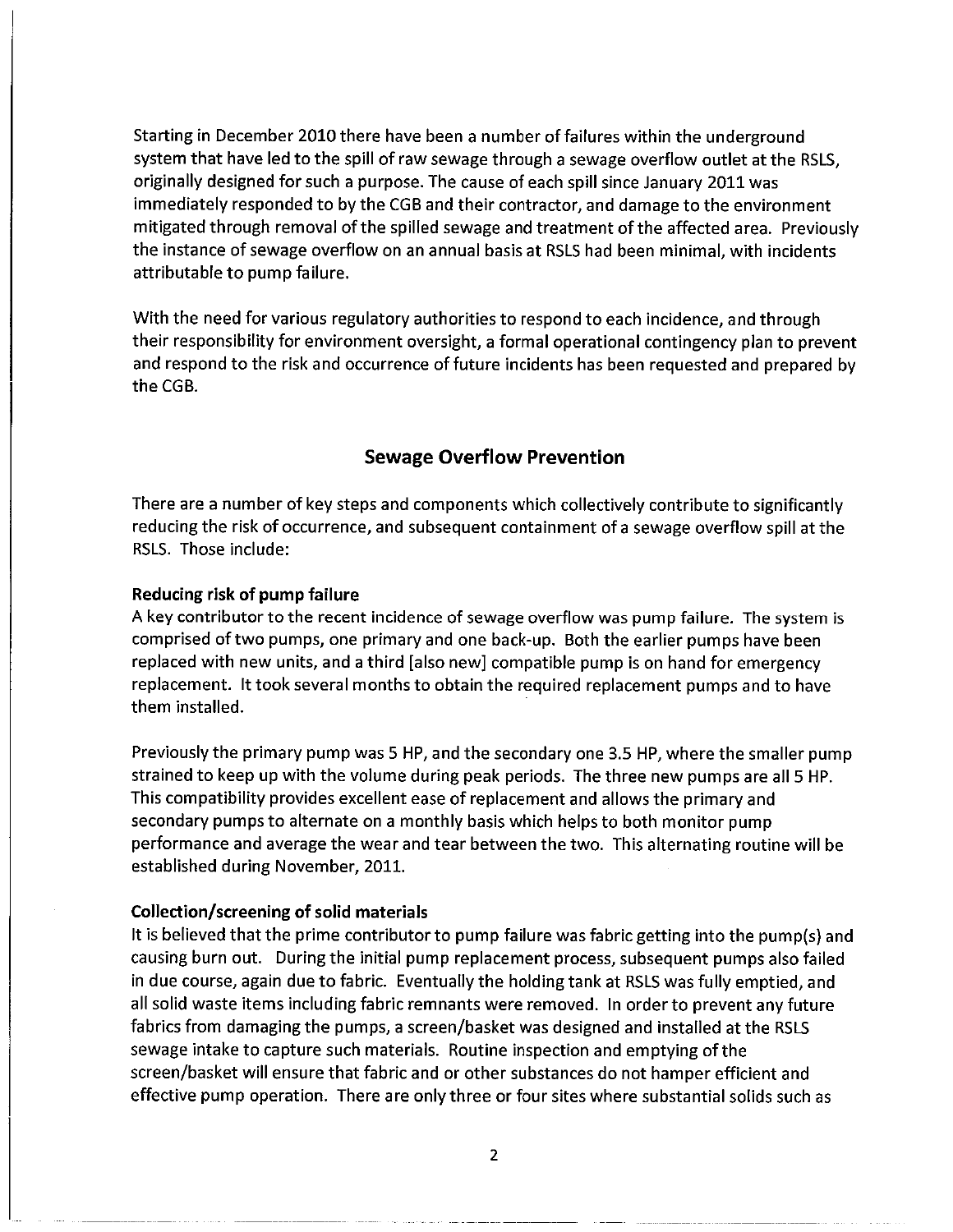wads of fabric could enter the sewage systems. Property managers of each of those sites have been asked to implement and monitor stringent practices to ensure that solids such as fabric do not enter the sewage system.

### Alarm Systems

- $\bullet$ Blue flashing light: An external blue flashing light indicates that the 'magnatrol' needs to be reset. This is a device that measures the height of the liquid within the RSLS. When aware, CGB employees can readily respond to a blue flashing light situation by switching the monitor to manual override, until the system can be analysed, repaired and reset as required.
- Red flashing light: For a significant period of time, since December 2010, the external red flashing light indicating a system failure had been on continuously at the RSLS. Causes for such an alarm include failure of the primary pump, failure of the secondary pump, and eventually a high sewage level caused by pump/system failure.

As all contributing factors to both past and potential failure have been rectified, these alarm systems have been restored to their fully operational level. Currently both these alarm systems are stand alone, in that do not communicate electronically to CGB employees. The status of these alarms are monitored on a frequent basis by both CGB employees and water & sewer contractors as they pass through the area. As it happens, one of the CGB water & sewer employees lives right across from the RSLS and is able to readily view the status of the alarm lights. Should there be an 'alarm' then response procedures come into play.

All other major water & sewer system components and sites with the CGB have a dial-up system that kicks-in once a system related alarm is triggered. It is planned to have such a system set up for the RSLS as well, when The Vector Group (control specialists) of Edmonton come to Behchoko later this Fall. After installation of that feature, should there be an 'alarm' at the RSLS, there is an automatic dial up system that works it way through two job sites and two cell phone numbers in order to convey the emergency message. As part of this process, on a 24/7 basis, one employee is designated as the first responder. In recent months a third employee, up from two, has been added to the call out list. This additional employee will help to further increase the emergency coverage. This system will be tested on a regular basis to ensure that it is maintained in fully operational conditional. This test includes ensuring that all supporting back-up power supplies are operational for those two job sites, and for the [Ice Wireless] cell phone system. Apparently there had been a dial-up system in place at the RSLS system in earlier years, but that was removed.

# Daily monitoring by CGB employees

As part of daily routines, including short week-end shifts, all Behchoko's water & sewer related facilities are scanned and checked by CGB employees. The potential to shift CGB's water & sewer related employees to a full seven day a week operation is being considered, up from Monday through Friday, and only partial on weekends. This approach could increase the service coverage and shorten emergency response time during the weekend.

 $\overline{\mathbf{3}}$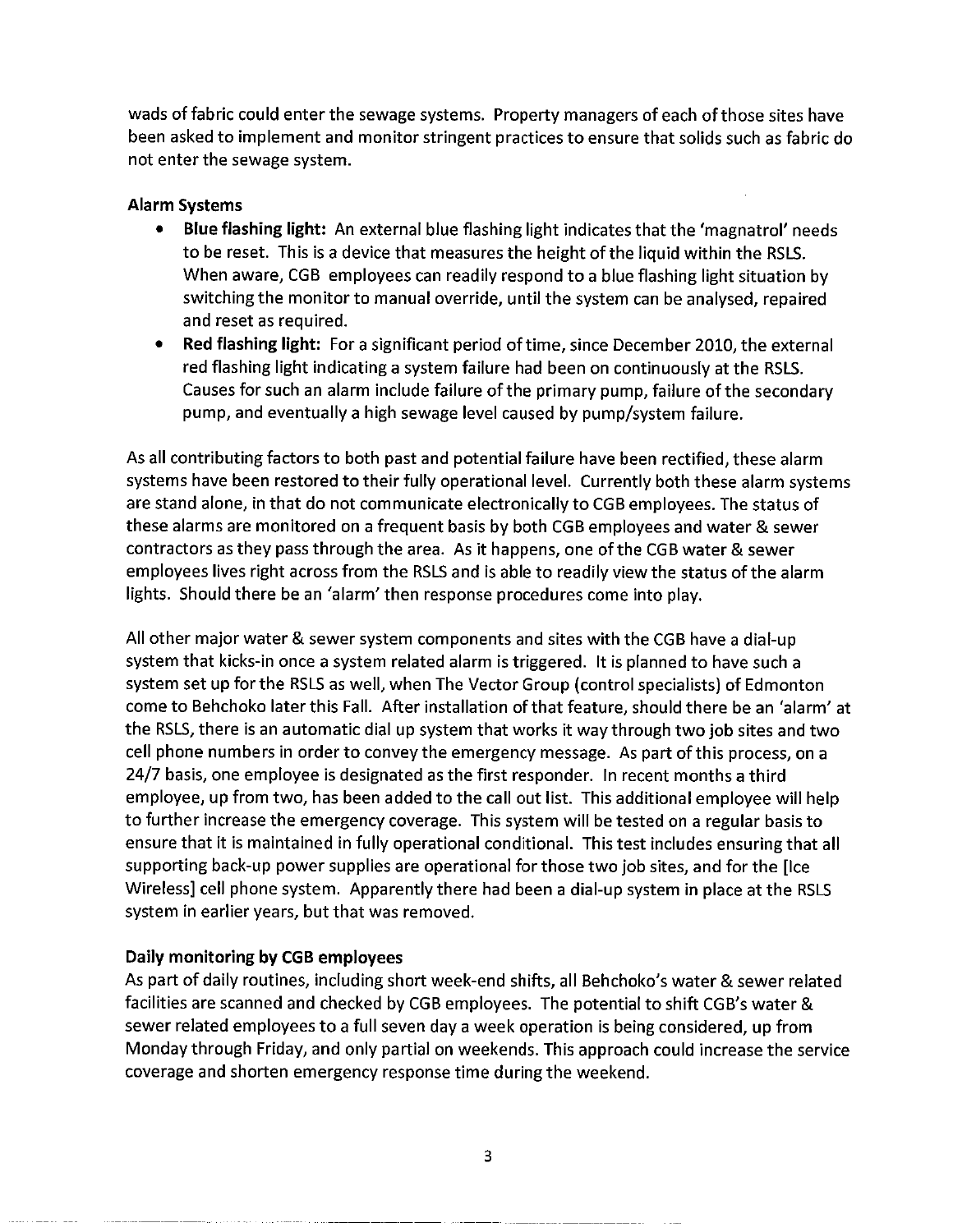#### Control system review

Later this Fall, The Vector Group of Edmonton will be in Behchoko to review and repair all controls related to the CGB's water and sewer systems. The RSLS will be included within the scope of work to ensure that all system control aspects continue to meet standards and requirements. The CGB is expected to be responsive to any suggestions for improvement.

#### Air Release Valve replaced

Along the sewage line between the RSLS and the Sewage Vault there is an air release valve station. When this valve is operational it ensures that a major portion of the sewage line is kept clear of sewage, by having it flow via gravity to the sewage vault during those times when the pump is not pumping. Or in other words, once the pump at the lift station shuts off the air release valve opens to let air into the system so the that the sewage pipe (approximately 250 meters in length) will drain into the sewage vault. Without this feature, there is the risk that the sewage within that portion of the line could freeze if the pump was not operating for an extended period of time. Such was the case when the sewage within the line froze during the long period of non-use between December 2010 and when the new replacement pumps were eventually installed, in late Spring, 2011, Evidently this valve had not been working properly for some time, and has since been replaced.

It was also noted that some portions of the length of pipe between the air release valve station and the sewage vault have moved closer to surface over the years through some form of frost heave activity. As a result those affected portions will be identified late the Spring of 2012 and reburied to a greater depth to help maintain the gravity directional flow to the sewage vault and reduce risk of freezing due to close proximity to ground surface level.

#### **Monitoring of flow at Sewage Vault**

The contractor responsible for removing the sewage from the sewage vault operates seven days a week, and has employees at the sewage vault several times each and every day. When at the vault the contractor's employees check to ensure that the sewage is continuing to flow into the sewage vault from the RSLS, either visually or merely by hearing the flow. If there is no flow this is an indication of system failure. They then proceed to remove sewage directly from the RSLS to reduce any risk of overflow, and advise CGB employees of the situation.

#### **Associated valves and connections**

During the course of responding to pump failure and subsequent replacement, it was eventually noted that the tracks upon which the pumps were secured had become loose and misaligned [perhaps due to vibration] and one of two check valves to ensure one directional flow from the vault was not working. The tracks were eventually re-aligned and secured, and the two check-values were recently replaced with new units. In replacing the check valves it was noted that there was some blockage within the one remaining operating valve. Once replaced the efficiency of the pump out appeared to increase significantly as evidenced by the greater pressure behind the sewage as it flowed into the sewage vault. The CGB now has a third brand new check valve on hand as a back-up replacement unit.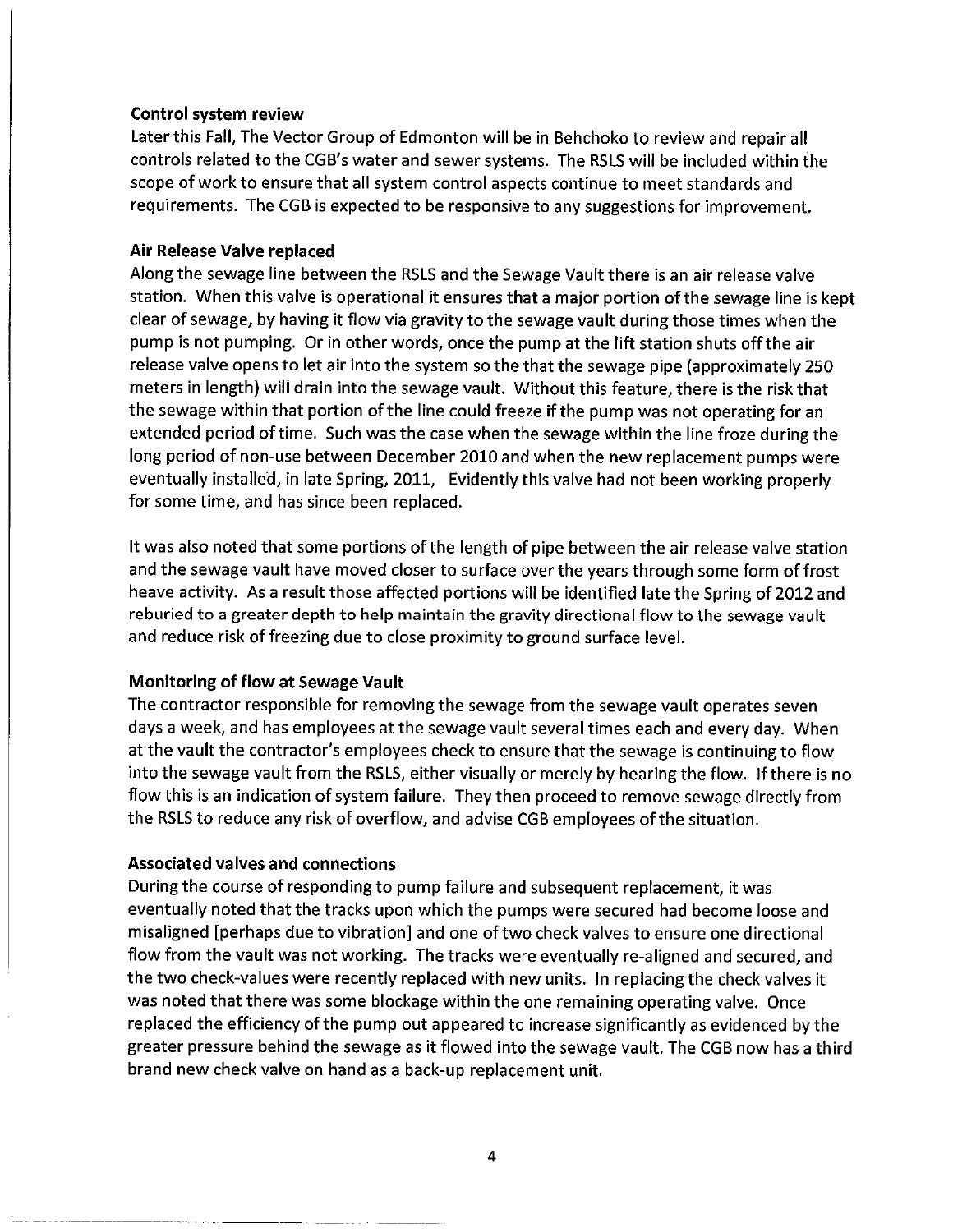#### Sewage over-flow catch basin(s) and drainage

There is a 25 metre length of pipe extending from the RSLS southward towards the Rae access road. Should there be a sewage overflow from the RSLS it will flow through this pipe to the catch basin area at the open end of the pipe. This overflow pipe was installed in 2004. Previously any sewage overflow would merely have worked its way back into the various facilities from which the sewage came.

On at least two occasions in the past year the contaminated soil in this catch basin has been removed to the sewage lagoon following overflows and treatment of the area with hydrated lime. Clean soil and gravel replaced that which was removed.

The catch basin has recently been upgraded to replace the soil and smaller gravel with large aggregate. The larger stones will help to prevent pooling of stagnant water in the area, and will facilitate any clean-up that may be required due to a sewage overflow. Two 40 gallon sumps were added to the catch basin to facilitate pumping of sewage overflow and periodic removal of storm drain water from the catch basin area. Should there be a need to pump overflow sewage from the catch basin, then that will be by truck. If it merely the removal of excess storm drain water, then it will be with pump and hose. By keeping the water levels low in the catch basin area it will help to reduce the risk that any sewage overflow will flow into the nearby culvert under the Rae access road and prematurely to the wetlands beyond. A system of portable pumps and hoses aide in keeping the water levels low in that both the catch basin and neighbouring areas.

A second catch basin is planned at the south end of the culvert (across the Rae access road), so as to provide a secondary collection/recovery point should any sewage overflow make it to that point. A single 40 gallon sump will be installed within that catch basin. Hopefully that will be installed this Fall.

While on one hand sewage flow needs to be stopped, in other circumstances it needs to be enhanced. To prevent the risk of sewage flowing beyond the first catch-basin into the culvert under the access road, upon freeze-up in early fall a single large piece styrofoam will be installed at the north-end of the culvert. That blockage will prevent flow of any sewage overflow into the culvert, and increase the volume captured within the first catch-basin area through to Spring thaw. This Fall CGB will be acquiring a portable steamer, which will help to facilitate the thawing of ice generally in culvert and catch basin areas. To the extent that some sewage overflow may have frozen before removal was achieved, then it may need to be thawed before it can be removed. Previously, any thawing of drainage systems within the CGB had to be done by a contractor from Yellowknife, which has caused delay in responding to critical situations.

Should there be a sewage overflow, regardless of containment and the aforementioned remediation efforts, there will be some residual sewage eventually flowing through the culvert under the Rae access road and into the wetlands beyond. A notion will be considered by the CGB to redirect the flow from the culvert in a more southerly direction so as to increase the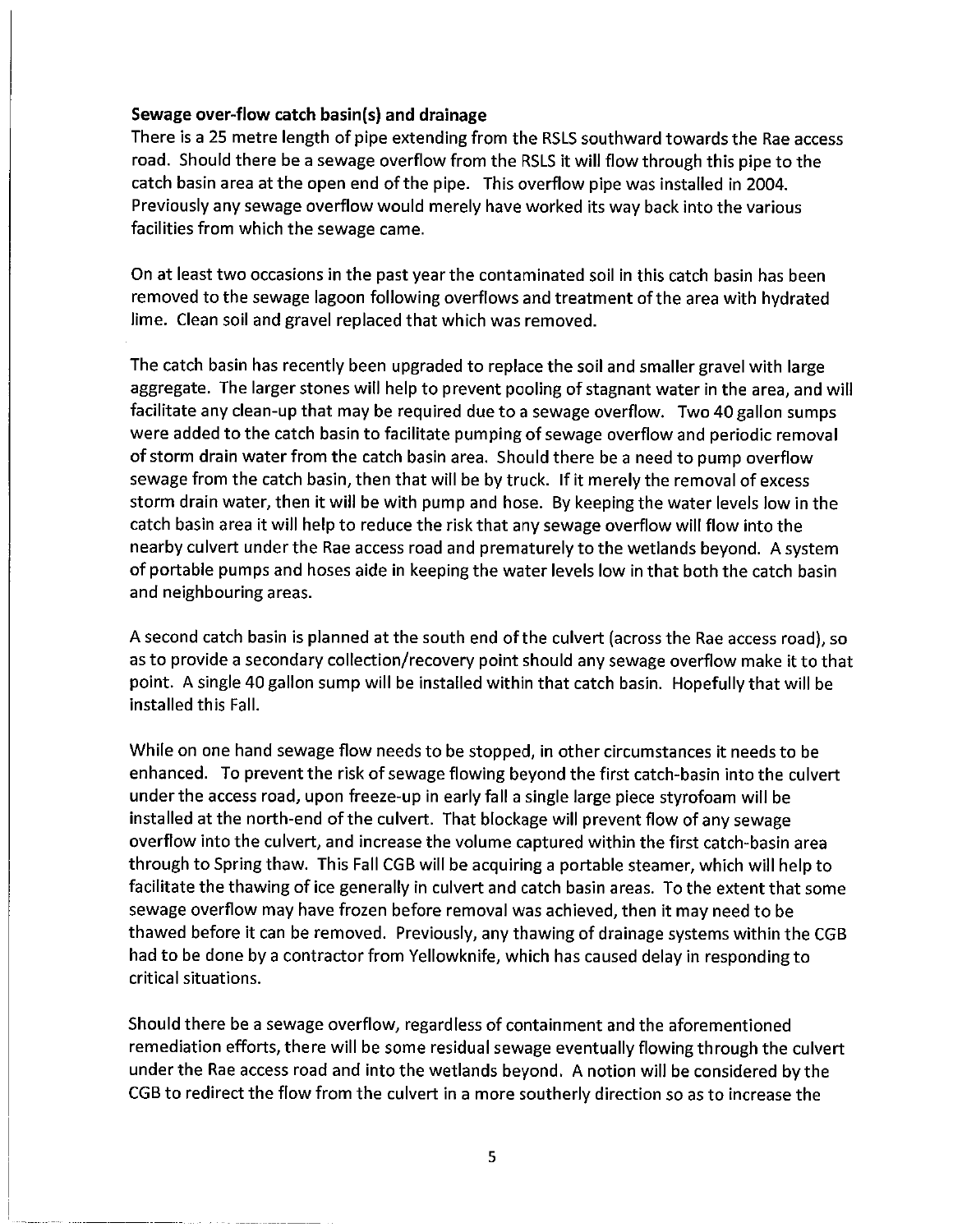distance of flow between the culvert and Marian Lake to increase the effectiveness of the available wetlands in processing any residual harmful bacteria. This opportunity will be explored in greater detail later in the Spring of 2012.

#### Back-up power supply

Complementing the RSLS is a dedicated diesel genset, which is programmed to respond immediately to a power outage. There is also an UPS (uninterruptible power supply) device that keeps the control system for the RSLS maintained until the genset kicks in. In recent months the UPS device was replaced due to indications that the earlier UPS unit was no longer reliable. As part of the emergency response measures, any time that there is a power failure within Bechoko, a CGB employee is responsible for checking on the gensets located throughout the community to ensure that all water & sewer systems remain fully operational. To the extent that the genset at the RSLS does not kick-in automatically, it can be started manually.

#### **Sewage Overflow Response**

As indicated within the prevention section, there are a number of indicators that suggest a pending sewage overflow situation. Those indicators include external blue flashing light alarm, external red flashing light alarm, observation from regular monitoring and assessment by CBG and contract employees, and observation of flow cessation at the sewage vault. Further, with a power outage, immediate response and on site assessment is required by CGB employees, to ensure that all back-up components are fully operational.

#### Initial response

Regardless of the cause or extent of system failure, the first step is to ensure that the sewage contractor immediately shifts the point of pumping from the sewage vault to the RSLS. This step will help to ensure that the risk of a consequential sewage overflow is minimized while the cause of the system failure is investigated and corrected by CGB employees.

#### System repair

In those instances where CGB employees are unable to fully restore the failed aspect of the system themselves, they will immediately contact designated electrical and/or pump service contractors on an emergency call-out basis to rectify the situation. Timeframes to fully restore the system could range from a period of minutes to weeks, depending upon nature and complexity of the failure.

#### **Communications**

Communication between CGB employees, the sewage contractor, and the repair contractors is essential to minimize risk and ensure that the required response and activities are carried out in a timely and effective manner. The lead CGB employee will ensure that this communication is maintained, and any updates or changes in circumstances is conveyed to all relevant parties.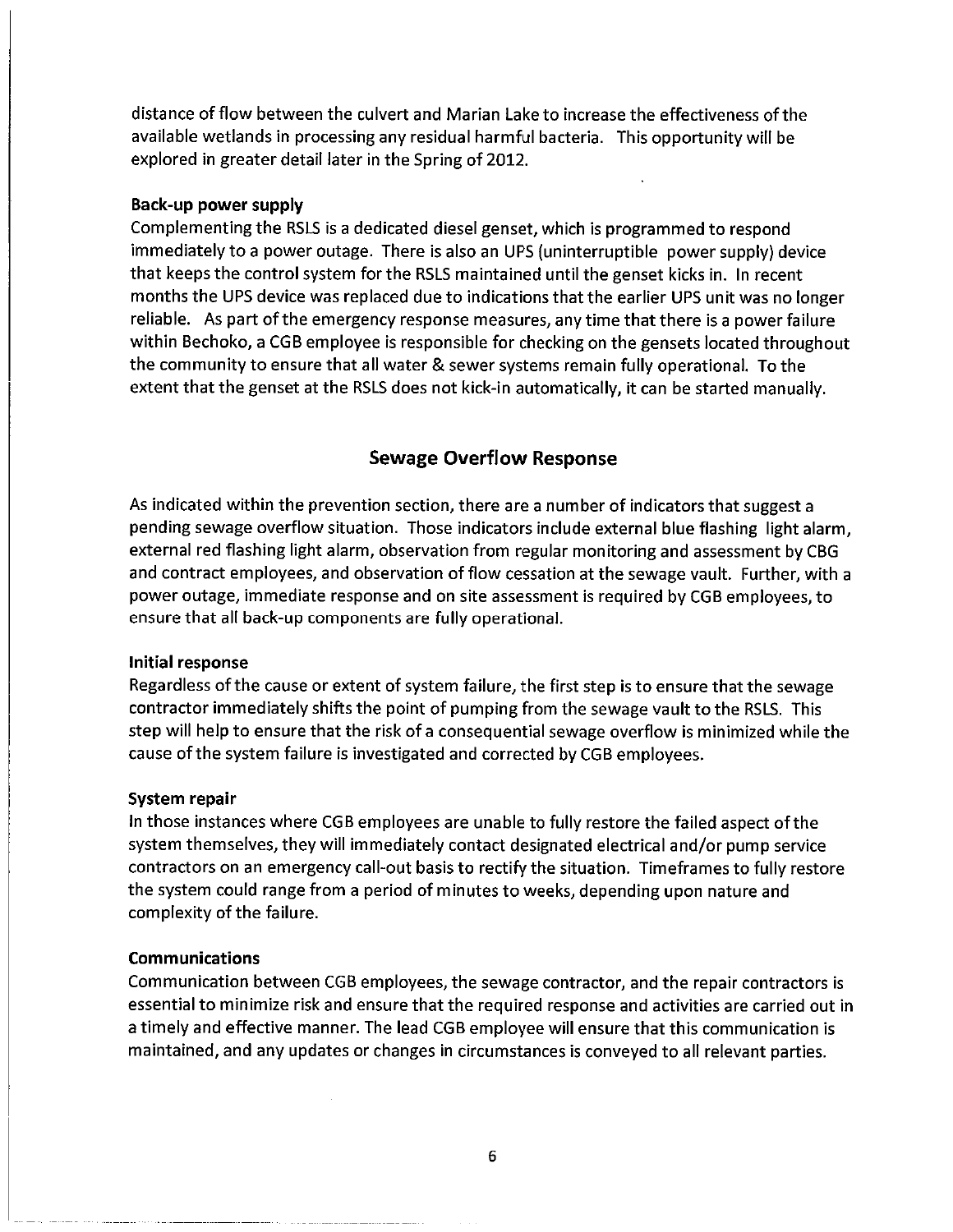#### Capture

Should preventative measures and immediate response to system failure indicators prevent a sewage overflow from occurring then spill capture, reporting, removal, and remediation steps will come into play.

The primary point of sewage overflow capture is the catch-basin and as indicated various system components have been established to contain the sewage in that area. For clarification, it should be pointed out that the nature of the sewage is fluid in nature and does not contain solids. The composition of the overflow is the portion of the sewage within the lift station that is from the upper portion of the tank, rather than from the lower portion where the solid portions tend to settle. As such it is much less difficult to remove the sewage and flush the contaminated area(s) than if solid if solid components were involved.

It is envisioned that the only time when it would be difficult to contain overflow sewage is during a period of concurrent heavy rainfall or spring thaw when the volume of storm drain water flowing into and passing through the catch basin and nearby culvert is relatively high.

#### Reporting

As soon as opportune, the prescribed "NT-NU SPILL REPORT" will be completed and distributed via fax by the CGB to share information on the spill with other interested/designated and regulatory bodies.

#### Removal

The overflow sewage will be promptly removed by contractor's truck and hauled to the Rae sewage lagoon, using the features of the sumps installed within the catch basin. A truck can be readily backed up to the catch basin area, and the sewage extracted using a modest length of hose. To the extent that sewage may have flowed through the culvert, sewage may also need to be extracted from the secondary catch basin on the other side of the road.

#### **Remediation**

Once the sewage has been fully removed, hydrated lime in powder form will be applied over the entire affected area, expected to be confined to the catch basin and immediate area. This hydrated lime will eventually mix with future rain and storm drain water to rinse and cleanse the area before flowing onward to the wetlands area. To the extent that the sewage overflow is considered to be significantly large, then removal and disposal of contaminated soil may be contemplated. Any soil removed from the area would be placed within the confines of the Rae sewage lagoon.

### **Cost Considerations**

Within the past 10 months the CGB has spent approximately \$50,000 in capital expenditures to upgrade various aspects associated with the RSLS in an effort to ensure the ongoing integrity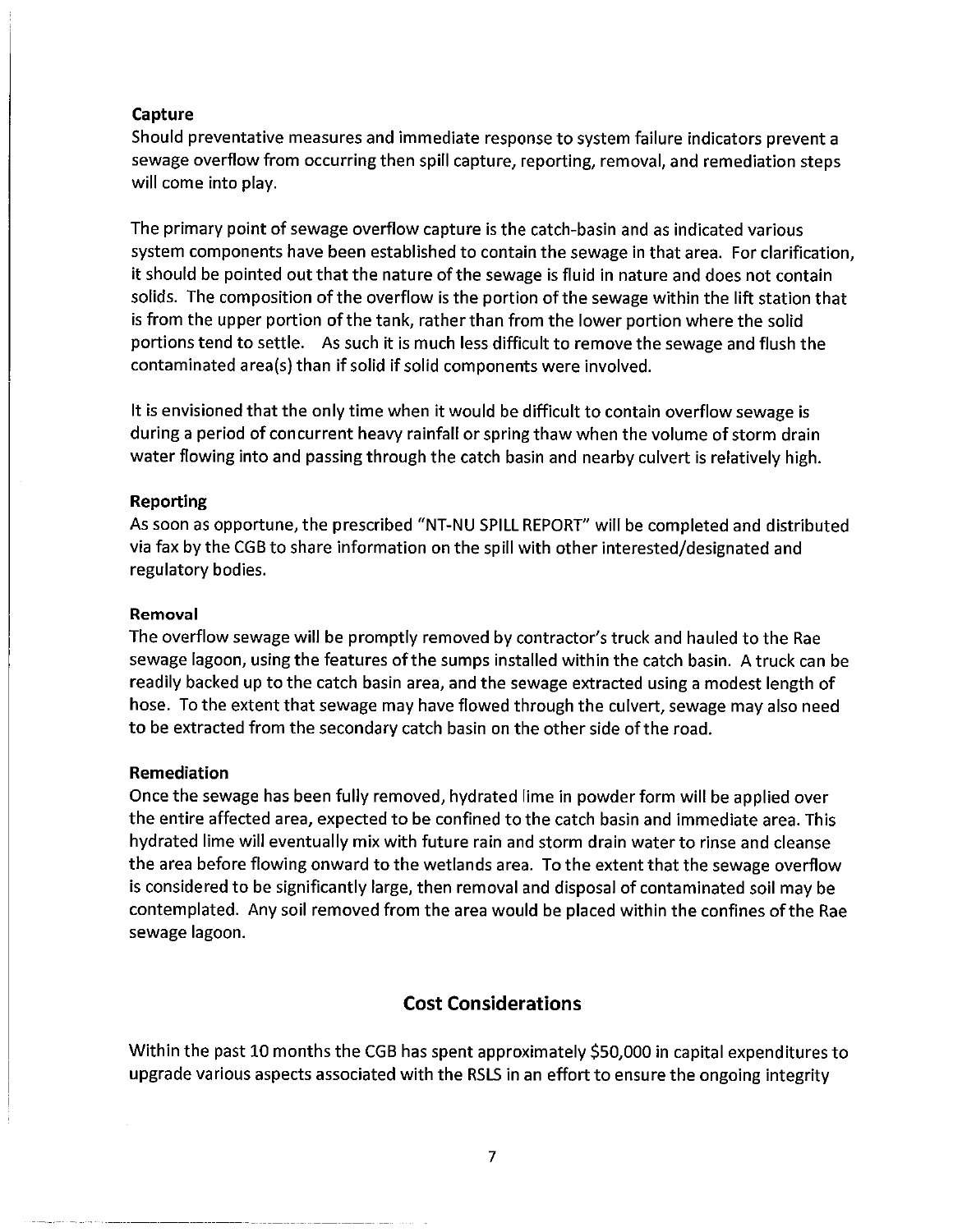and effective operation of its underground sewage system in Rae. All these upgrade related expenditures are Gas Tax Fund eligible.

The CGB has also incurred approximately \$100,000 in additional operating costs due to the need to haul sewage from the RSLS rather than the sewage vault. It should however be noted that at this date work is underway to explore the legitimacy of the extent of these additional charges invoiced by the by the contractor. Any incremental operating costs associated with the CGB's water and sewer systems are only further aggravating the cumulative and ongoing deficit in this segment of its operations.

# **Sewage Volumes**

Although efforts have been made to have a meter installed to measure the volume of sewage that flows through the RSLS, installation continues to be delayed, in significant part through reliance upon a local contractor. Information on volumes will allow further review and refinement of the prevention components and contingency aspects of a sewage overflow.

The CGB remains optimistic that this installation will be finalized later in the Fall, at which time volumes will initially be measured on a daily basis, and less frequently thereafter.

# **Pending Action Items**

While it is evident that significant work has been undertaken both from a short and long term perspective to deal with many issues surrounding the RSLS, there are a number of actions which are pending. All of those items have been specifically listed or alluded to within the body of this report, but are repeated below, with deadlines added for the anticipated completion of each action:

| <b>Targeted Completion</b> | Ref.# | Action                                                   |
|----------------------------|-------|----------------------------------------------------------|
| November 2011              | 1.    | Implement monthly routine of alternating between         |
|                            |       | primary and secondary pumps at RSLS.                     |
| November 2011<br>2.        |       | Establish routine to inspect and empty the               |
|                            |       | screen/basket at RSLS intake.                            |
| December 2011              | 3.    | Establish an automatic dial-up system to convey by       |
|                            |       | telephone RSLS 'alarms' to CGB employees.                |
| January 2012               | 4.    | Explore potential to create a full 7 day                 |
|                            |       | operation/coverage within CGB's water & sewer            |
|                            |       | employee complement.                                     |
| December 2011              | 5.    | Undertake review and repair as applicable all 'controls' |
|                            |       | related to the RSLS.                                     |
| <b>June 2012</b>           | 6.    | Assess depths and slopes, and rebury as required         |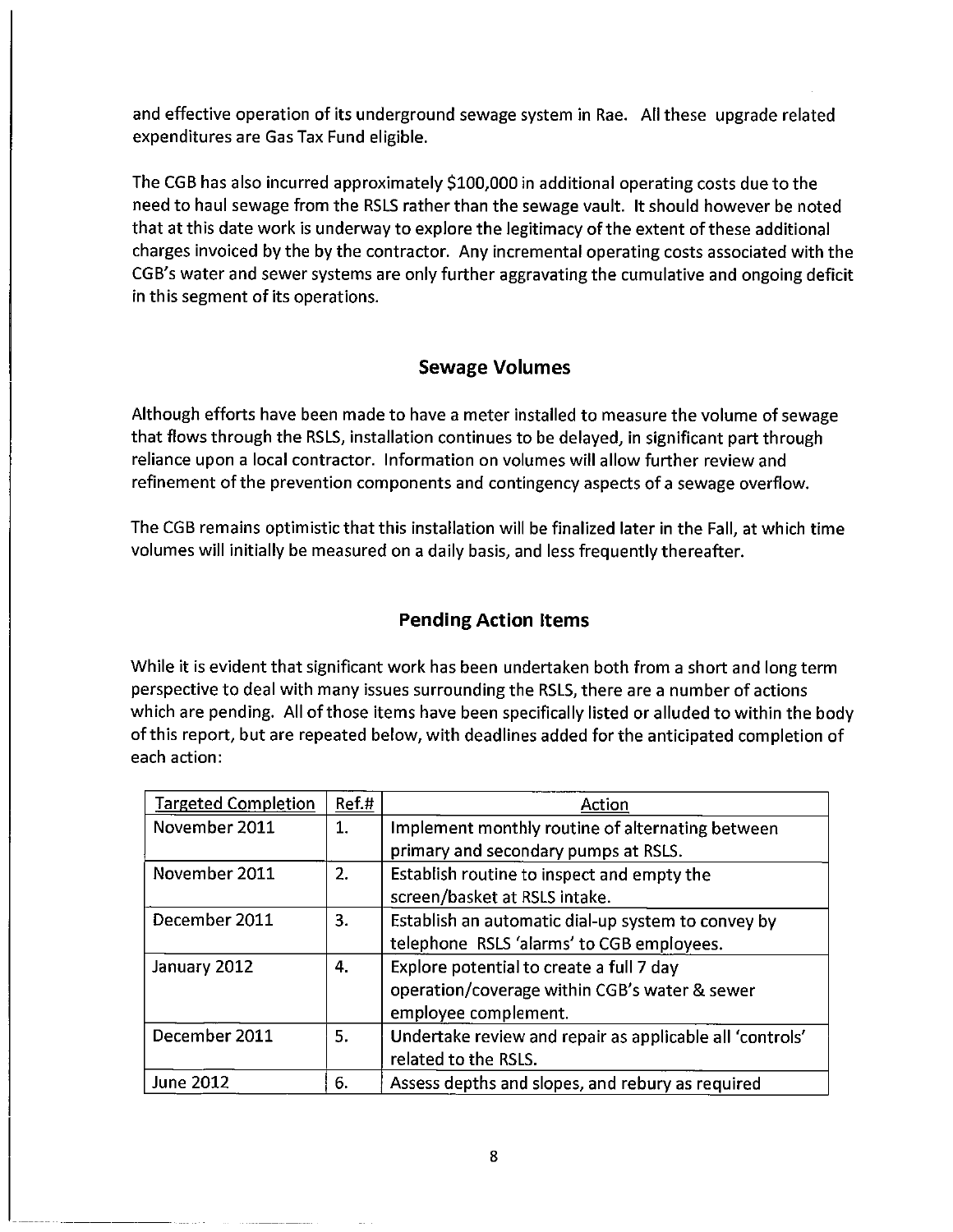|                   |     | portions of the sewage line between air release valve<br>station and sewage vault.                                                                                                                                                        |
|-------------------|-----|-------------------------------------------------------------------------------------------------------------------------------------------------------------------------------------------------------------------------------------------|
| November 2011     | 7.  | Install secondary catch basin at the south end of the<br>culvert (across the Rae access road).                                                                                                                                            |
| December 2011     | 8.  | Acquire portable steamer.                                                                                                                                                                                                                 |
| May 2012          | 9.  | Evaluate notion of redirecting storm water flow from<br>the culvert on Rae access road in a more southerly<br>direction so as to increase the distance between the<br>culvert and Marian Lake to optimize processing through<br>wetlands. |
| November 2011     | 10. | Complete installation of sewage volume/flow meter at<br>RSLS.                                                                                                                                                                             |
| <b>April 2012</b> | 11. | Review and update prevention & sewage overflow<br>contingency plan.                                                                                                                                                                       |

# **Periodic Review & Update**

The intent is to review and update this report within a six month period, with the next review anticipated by the end of April 2012. That update will be shared with various stakeholders as considered appropriate.

#### **Summary**

This report has demonstrated that within the past year the CGB has taken significant steps to both prevent sewage overflow at the RSLS and has mitigated the risk of environmental damage and minimized risk to health when spill incidents have occurred.

It is noted that there is some further action that is required to fully complete both the prevention and mitigation components. The CGB is committed to complete those takes within the time frames noted.

To the extent that adjustments, refinements, and enhancements to this plan are required over time and through experience, it is anticipated that they too will be approached with similar commitment.